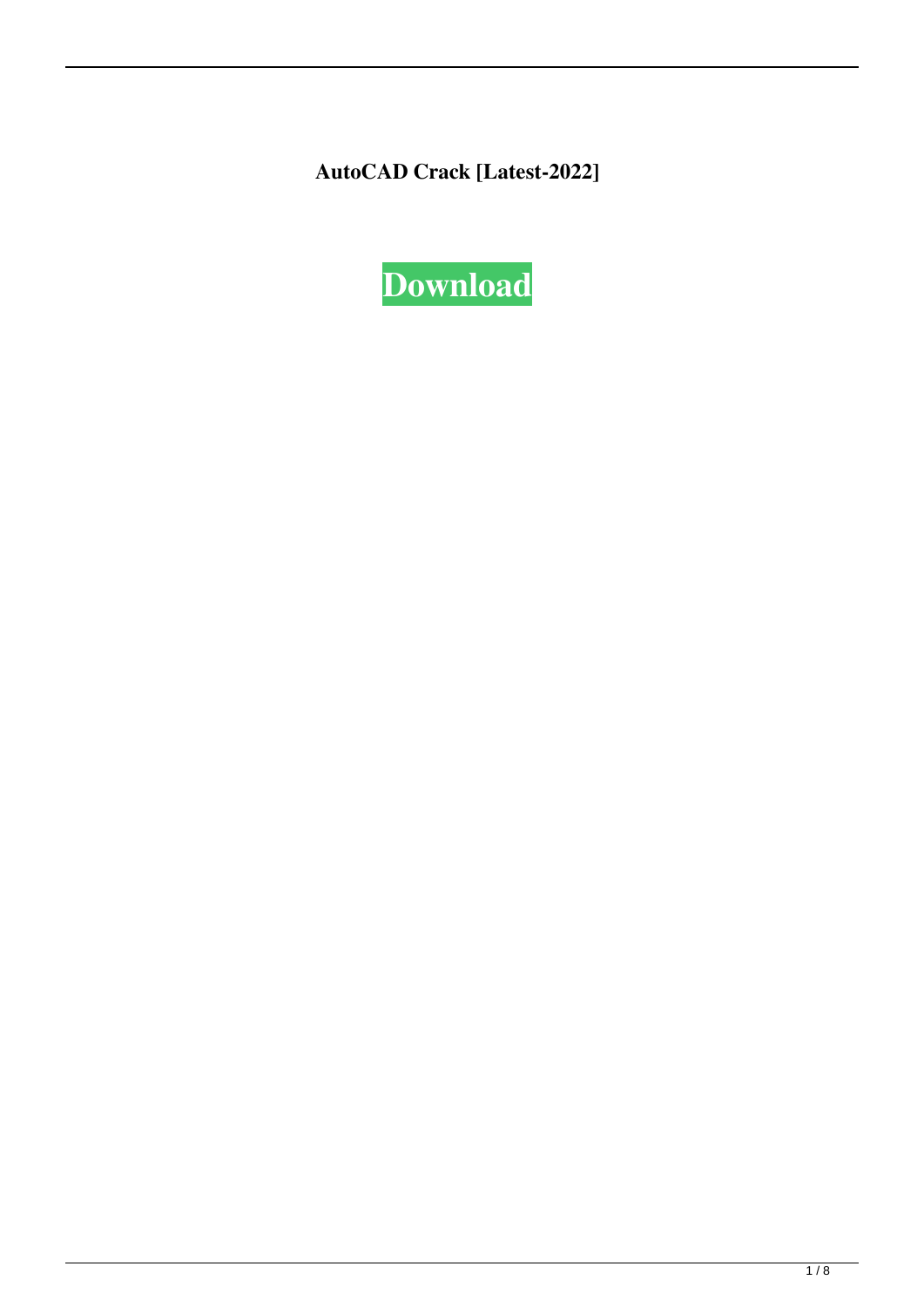On March 29, 2014, Autodesk became a public company, following the merger of its parent company, Avangate, and its rival, Corel, a developer of Microsoft Office-based products. Source: History of Autodesk AutoCAD Crack History of Autodesk Autocad Autodesk: The world's leader in 2D and 3D CAD and PLM software, design, and related cloud services Autodesk: The world's leader in 2D and 3D CAD and PLM software, design, and related cloud services 0 Tweet The original CAD software revolutionized the way that designers, engineers, and manufacturers around the world think about making things. Autodesk AutoCAD is a professional CAD package designed for architects, engineers, students, and other designers. In the early 1980s, Autodesk launched the first CAD software that could be used at home to draw and view CAD drawings in 3D. Autodesk launched AutoCAD in 1982, when the idea of CAD software was still a foreign concept to many in the construction and manufacturing industries. However, in that same year, Autodesk launched AutoCAD LT, which was developed for the emerging PC market. It was the first CAD software with simple and easy-to-use features that many people could use. As the personal computing revolution took hold in the mid-1990s, Autodesk began to offer the latest technology in 2D and 3D drafting, such as parametric modeling. In 1997, Autodesk introduced the first computer-aided manufacturing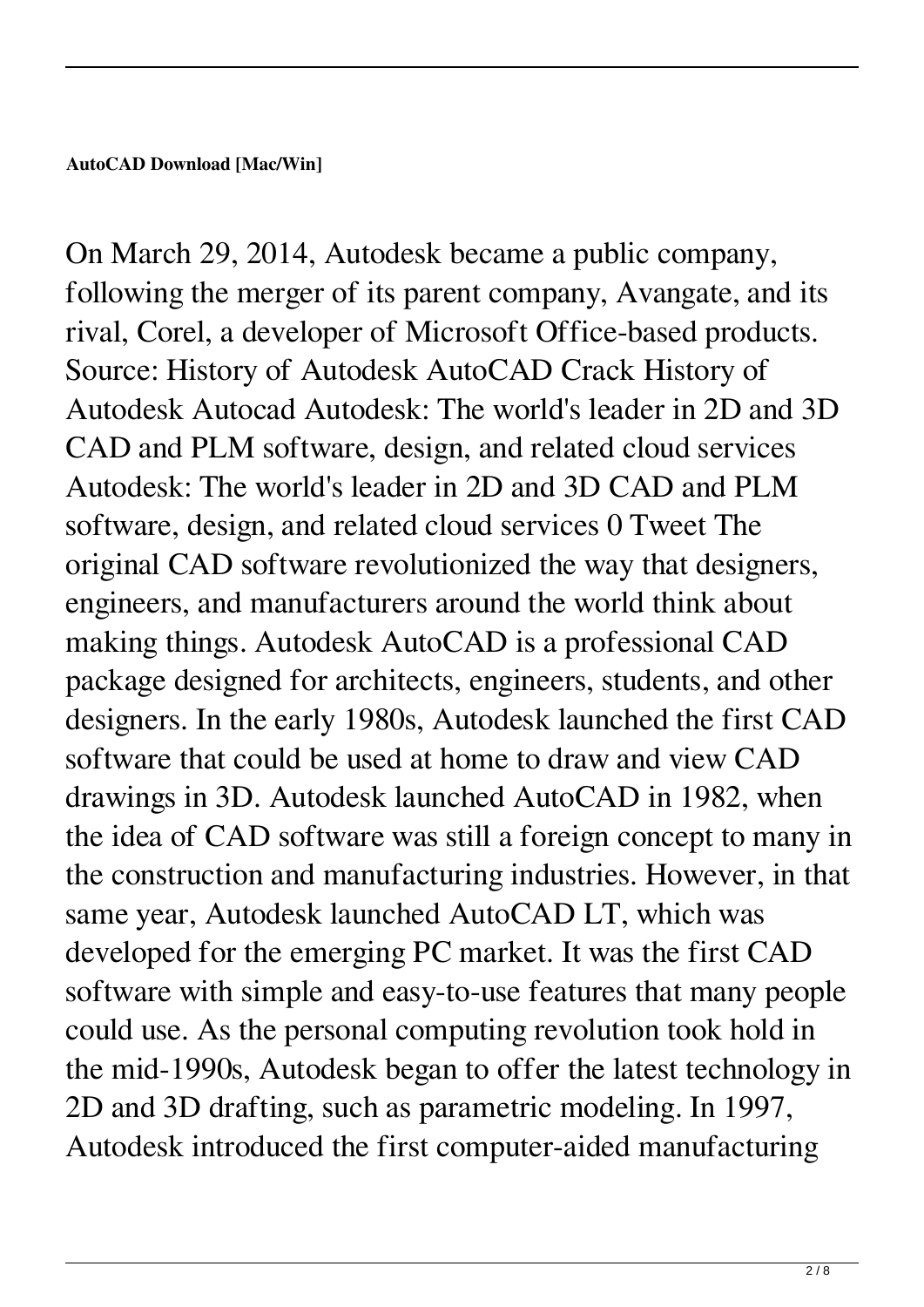software for small parts, called Plant Architect. Autodesk revolutionized the way that architects, engineers, and other professionals design, model, and build the objects in their world with an AutoCAD that has been the standard on the desktop for

**AutoCAD Crack+ [Win/Mac]**

Communication The successor to LISP, UNO, is a crossplatform, object-oriented, object-based, and scriptable programming language. UNO enables communication between AutoCAD and other application, including applications that support the AutoCAD Exchange Protocols, such as WebBrowser, SkyDrive and the Customer Portal. This allows customers to directly access a vast array of AutoCAD-based software through their desktop without relying on a specialized programming language or app store. Add-ons AutoCAD does not include the complete variety of external libraries and extensions that support programs like Microsoft Visual Studio, Eclipse, Linux and other such tools. However, AutoCAD does have built-in options to support certain types of add-ons. These include: Autodesk Exchange, an add-on designed to add additional functionality to the AutoCAD software. Autodesk Exchange App Store, an add-on for users of AutoCAD to access and download applications designed to automate or extend AutoCAD functionality. Custom commands, a command used to run scripts in AutoCAD or create and save macros Video games AutoCAD has a couple of video games,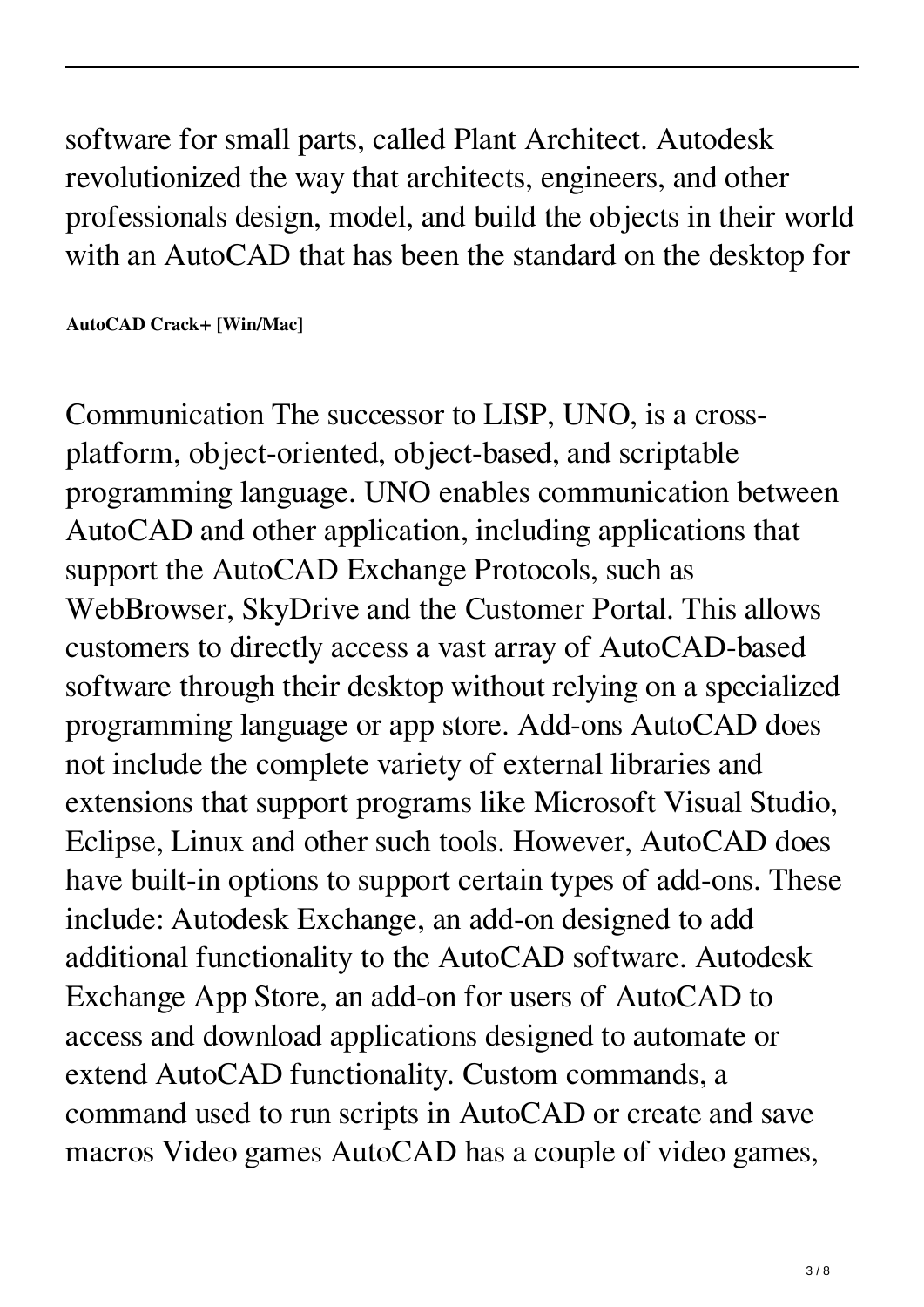designed to take advantage of the extensive capabilities in AutoCAD. The first,, uses visual programming. The later,, is a 3D modeling game. See also Computer-aided drafting List of AutoCAD features List of applications with built-in vector drawing References External links AutoCAD's official site AutoCAD Help Page Category:1996 software Category:Autodesk Category:Computer-aided design software for Windows Category:Computer-aided design software for Linux Category:Computer-aided design software for MacOS Category:Computer-aided design software for Android Category:Computer-aided design software Category:Autodesk software a1d647c40b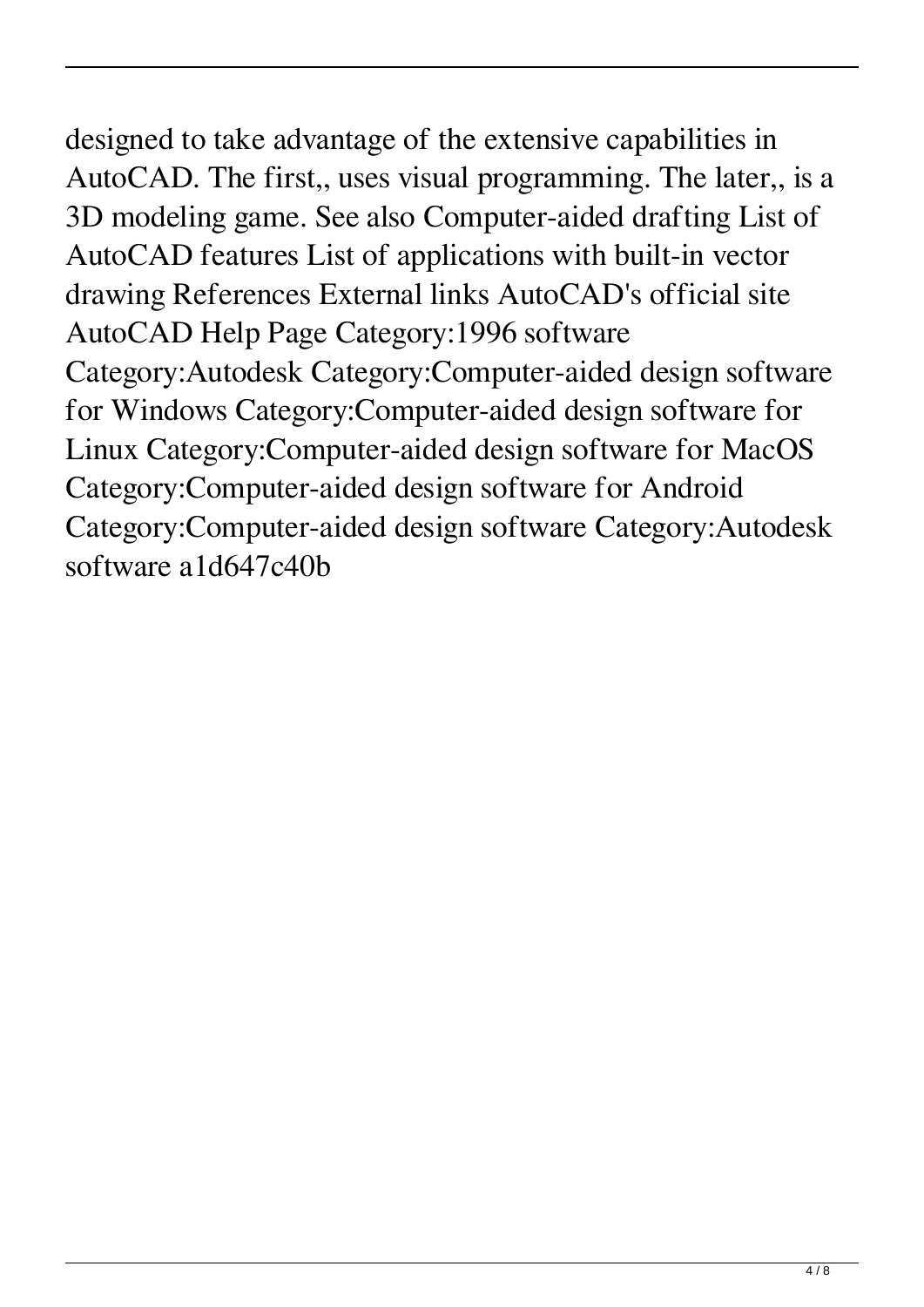**AutoCAD Crack+ With Keygen Free [March-2022]**

NOTE: if you are using the Autodesk Uninstaller you can simply open the menu Utilities -> Uninstall and uninstall Autocad from there. CMD shortcut Using the.lnk shortcut file, AutoCAD can be launched via the CMD window of Windows. The.lnk shortcut file must be placed on the desktop or in any folder, and it will start up the AutoCAD application if it is run in Windows. This shortcut has the same effect as opening the Autodesk Autocad shortcut from the desktop, without having to manually double-click the shortcut icon on the desktop. If this shortcut file is not located on the desktop, AutoCAD cannot be launched from the CMD window. Run AutoCAD under the command prompt window, by opening the Command Prompt window from the Start menu, right-clicking the CMD.exe icon on the desktop, and selecting "Run as administrator" C:\Autodesk\AutoCAD 2012\bin> To make the shortcut file available to all users, copy the shortcut file to the users Documents folder. Since the Autocad shortcut was designed to be used under Windows 2000 and later, the shortcut runs under Windows 2000 and above. References See also Autodesk Inventor Autodesk AutoCAD Autodesk 3ds Max Autodesk Maya Autodesk 3ds Max 2012 Autodesk Revit Autodesk Forge Autodesk Navisworks Autodesk Grasshopper Autodesk Inventor 2012 Autodesk A360 Autodesk Alias|Alias|Alias CAD External links Autodesk official website Autodesk Autocad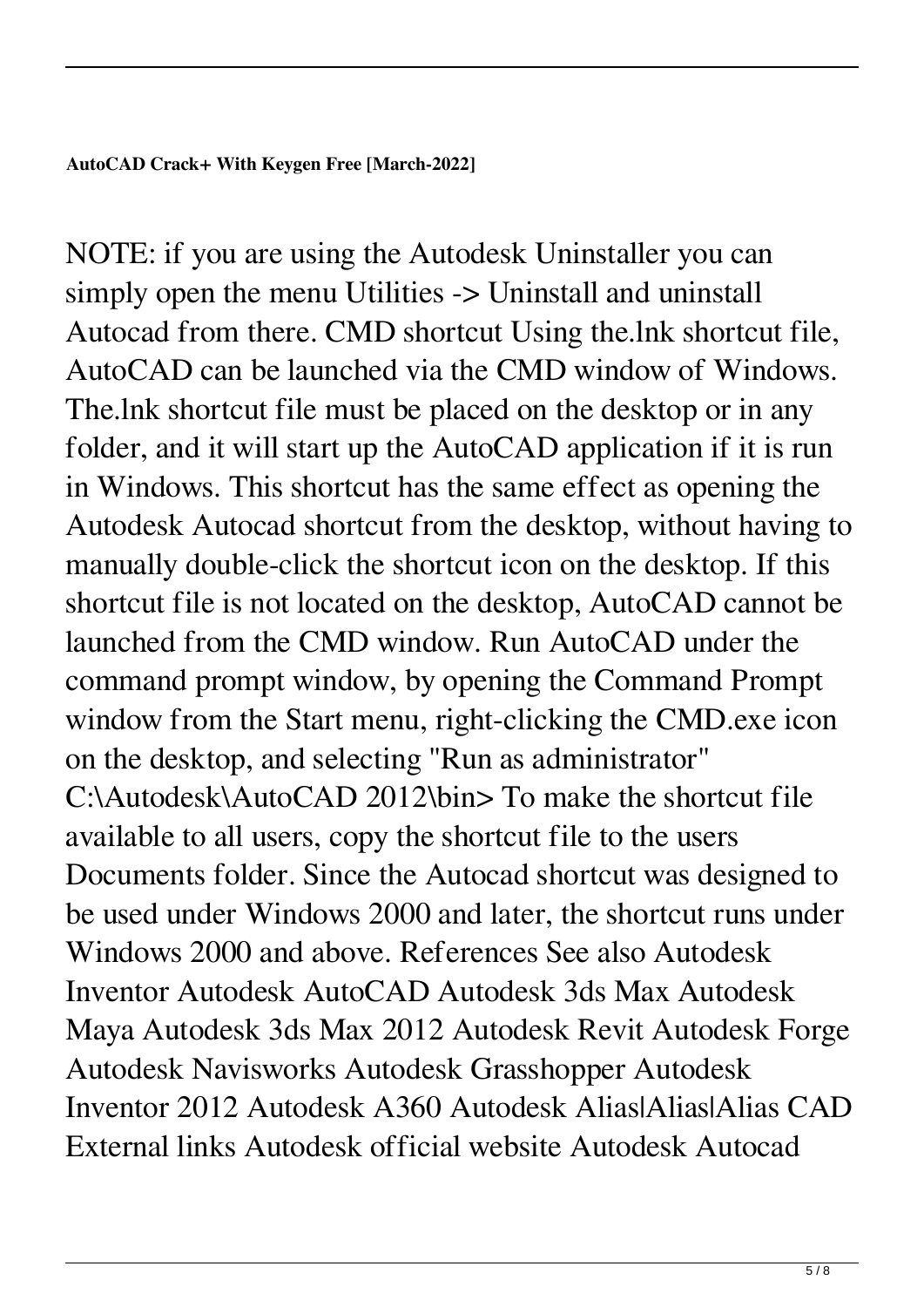Official Demo Category:3D graphics software Category:Auto CAD Category:Computer-aided design softwareEvaluation of personal exposure to nitrous oxide using a semipermeable membrane device. The aim of this study was to evaluate the utility of a new direct sample semipermeable membrane device (SEMD) for measuring personal exposure to nitrous oxide (N2O) at working sites in various industries. The correlation between N2O concentrations measured by the SEMD and by a conventional passive sampling method was assessed using a paired study. The device was placed on the work clothing of 53 male workers in 7 industries (15 health care, 18 food and beverage,

## **What's New In AutoCAD?**

Save your drawing as a PDF to the cloud: Export your drawings as PDF files and send them to a URL of your choice. Every change will be automatically saved and synchronized in the cloud. Send your files to any device (desktop, mobile, tablet or smart watch). (video: 1:17 min.) New DXF Export Settings: New DXF Export Settings allow you to adjust the line work, block and point patterns of your drawings. You can also set the location of dimensions and blocks. DXF Export Settings provide a couple of new settings to optimize the size of your DXF files: Line Extent: Specify the line width of your drawings. Drawing Color: Specify the color of your drawings. Block Color: Specify the color of your blocks. Point Color: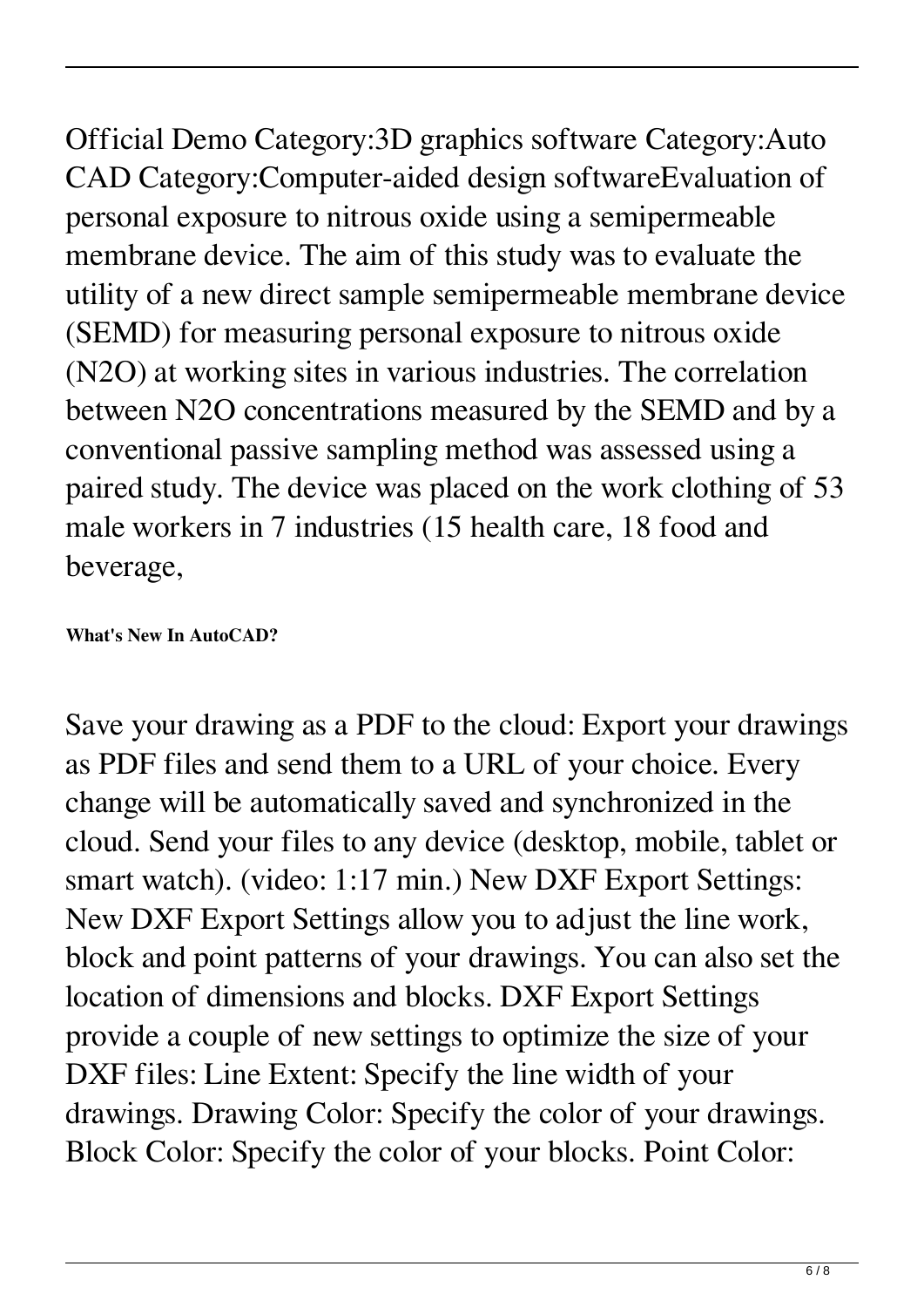Specify the color of your points. Setting Line Extent: The Line Extent (Drawing Units) setting adjusts the line width in your drawings. In previous releases, only dots per inch could be changed. Now you can also change the unit of the line width. Here are the two new settings for the Line Extent (Drawing Units): Millimeter: Use this setting for drafting. Pixels: Use this setting for CAD applications. Setting Block Color: The Block Color (Color Palette) setting adjusts the color of your blocks in your drawings. In previous releases, you were only able to change the color of your blocks, lines and points. Now you can also change the color of your text. Here are the two new settings for the Block Color (Color Palette): Solid: Use this setting to change the color of all blocks. Text: Use this setting to change the color of text in your drawings. Setting Point Color: The Point Color (Color Palette) setting adjusts the color of your points in your drawings. Here are the two new settings for the Point Color (Color Palette): Solid: Use this setting to change the color of all points. Text: Use this setting to change the color of the text in your drawings. Automatic Sketch Handling: Automatically arrange your drawing into the Sketch Workspace, for example on the left side of the canvas. This makes it easier to work with the drawing and you do not need to arrange the Sketch Workspace manually.